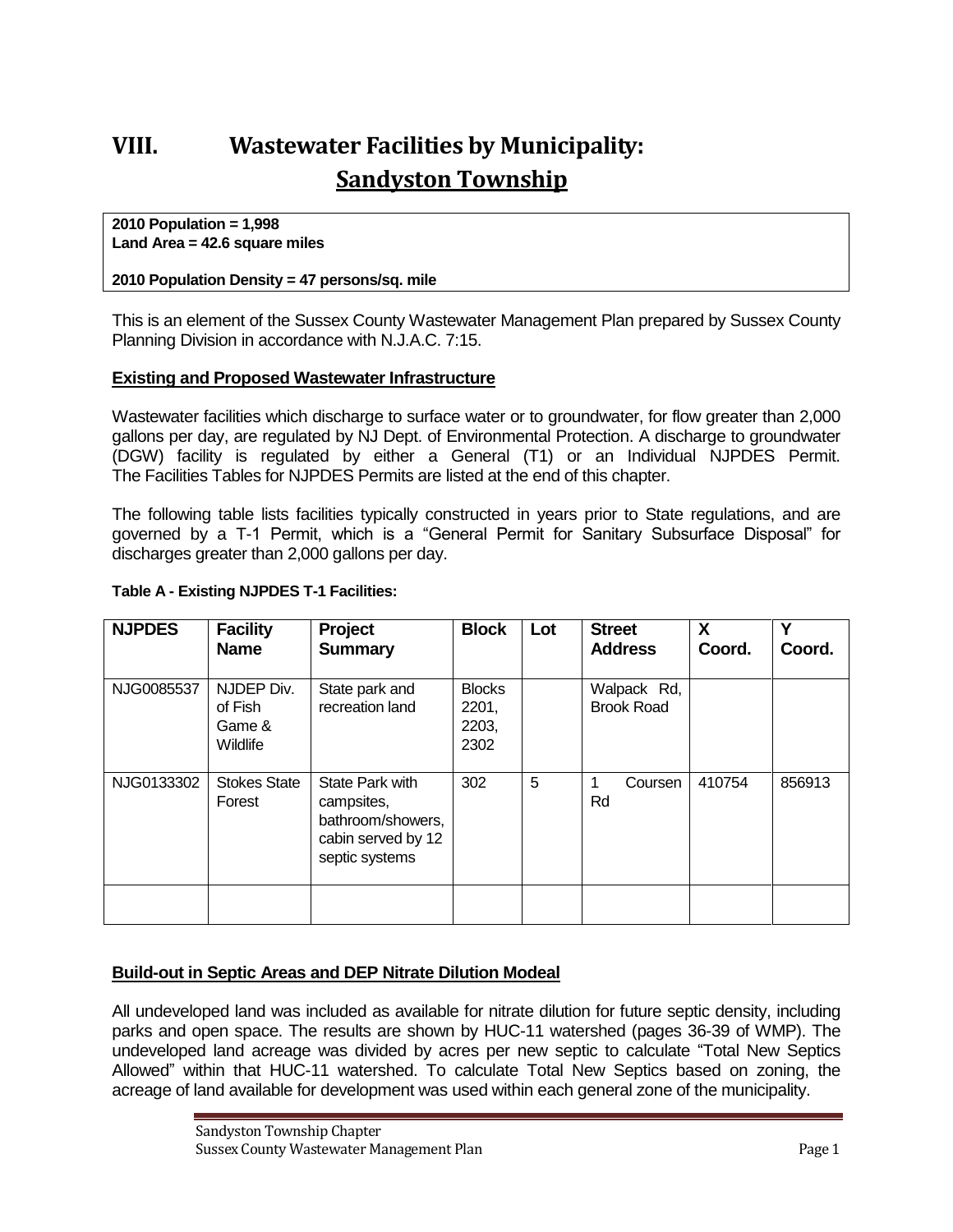The projected build-out numbers were further refined based on local ordinances that protect environmentally sensitive features. For example, Sandyston Township has Ordinance #05-07 titled "An Ordinance Supplementing and Amending Zoning Ordinance to Require Contiguous Undisturbed Developable Land Area". This municipal ordinance defines "environmentally sensitive area" to include wetlands, floodways, slopes greater than 25%, and some other features, and reduces allowable density based on that. The DEP Model is run using GIS data at a regional scale and does not include the restrictions placed by the Sandyston Ordinance. The build-out number of Total New Septics was reduced based on the County Strategic Growth Plan study and the environmental constraints ordinance taken into account. Also, DEP guidance on using their model allows for a 10% range in the results, and this was applied to Sandyston Twp. watershed area.

The NJDEP Build-out Model should be viewed as a rough indicator. It is a regional planning tool with just one focus: to identify possible areas of future stresses on ground water quality. The number of maximum allowable units is a theoretical number, and local municipal plans could provide for much less growth. It is not meant to replace or override the local perspective. **Appendix J** further describes the NJDEP Build-out Model and some of its limitations as well.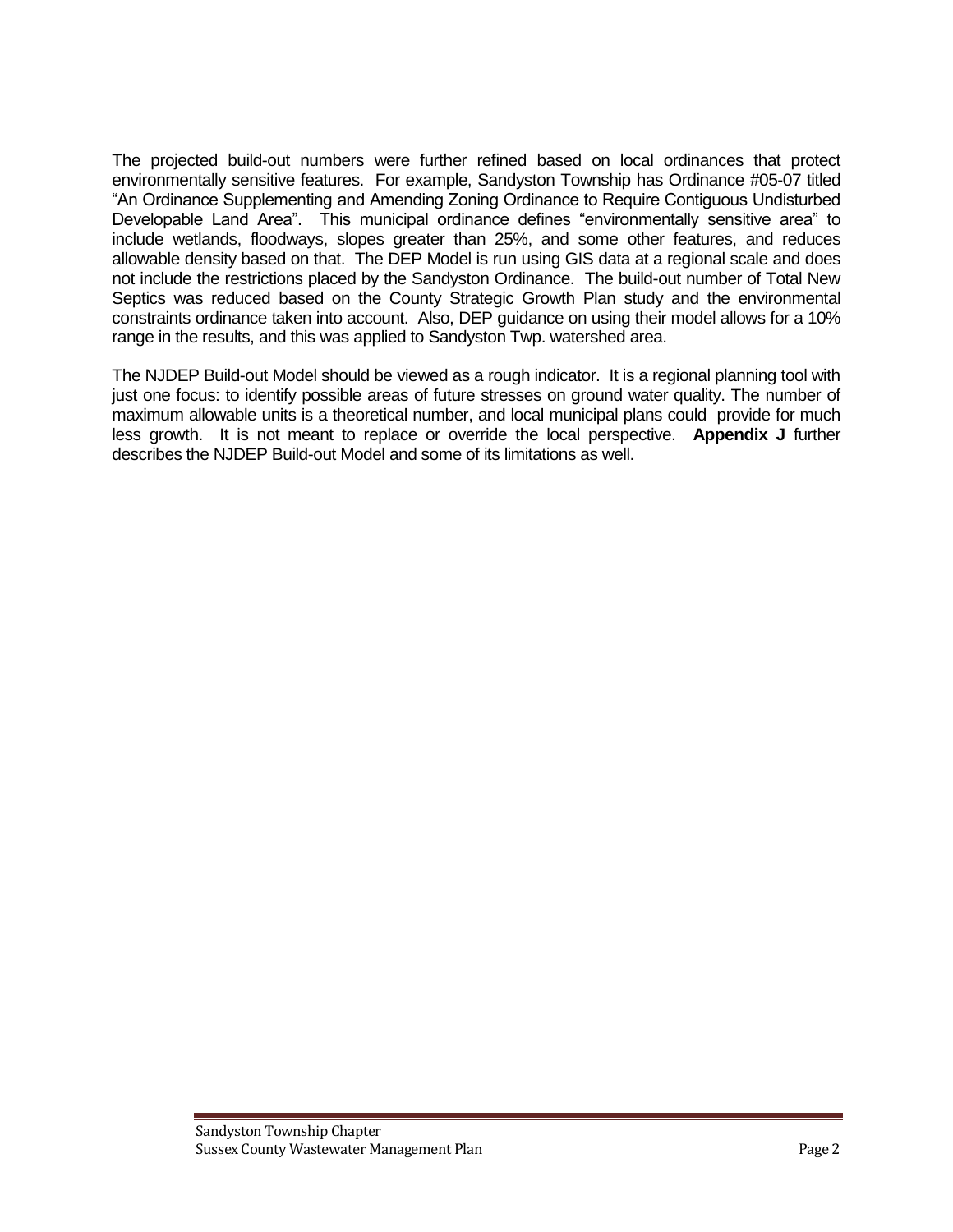# Municipal Chapter – Sandyston Township Wastewater Facilities Tables

The wastewater facility tables for all sanitary and/or process wastewater discharge to surface water facilities and those sanitary/ and/or process wastewater discharge to groundwater facilities discharging greater than 2000 gallons per day (i.e., requiring NJPDES permits) are listed below, based on whether they are domestic or industrial wastewater treatment facilities, and whether they have service areas that affect more than one municipality.

**On-Site Domestic Treatment Facilities**– These facilities are listed in the following Tables.

**Industrial Wastewater Facilities** – There are none in Sandyston Township.

Wastewater discharges on the Facilities Tables are measured in Million Gallons per Day (MGD)

*In Sandyston Township, areas subject to federal 201 grant limitations - NONE*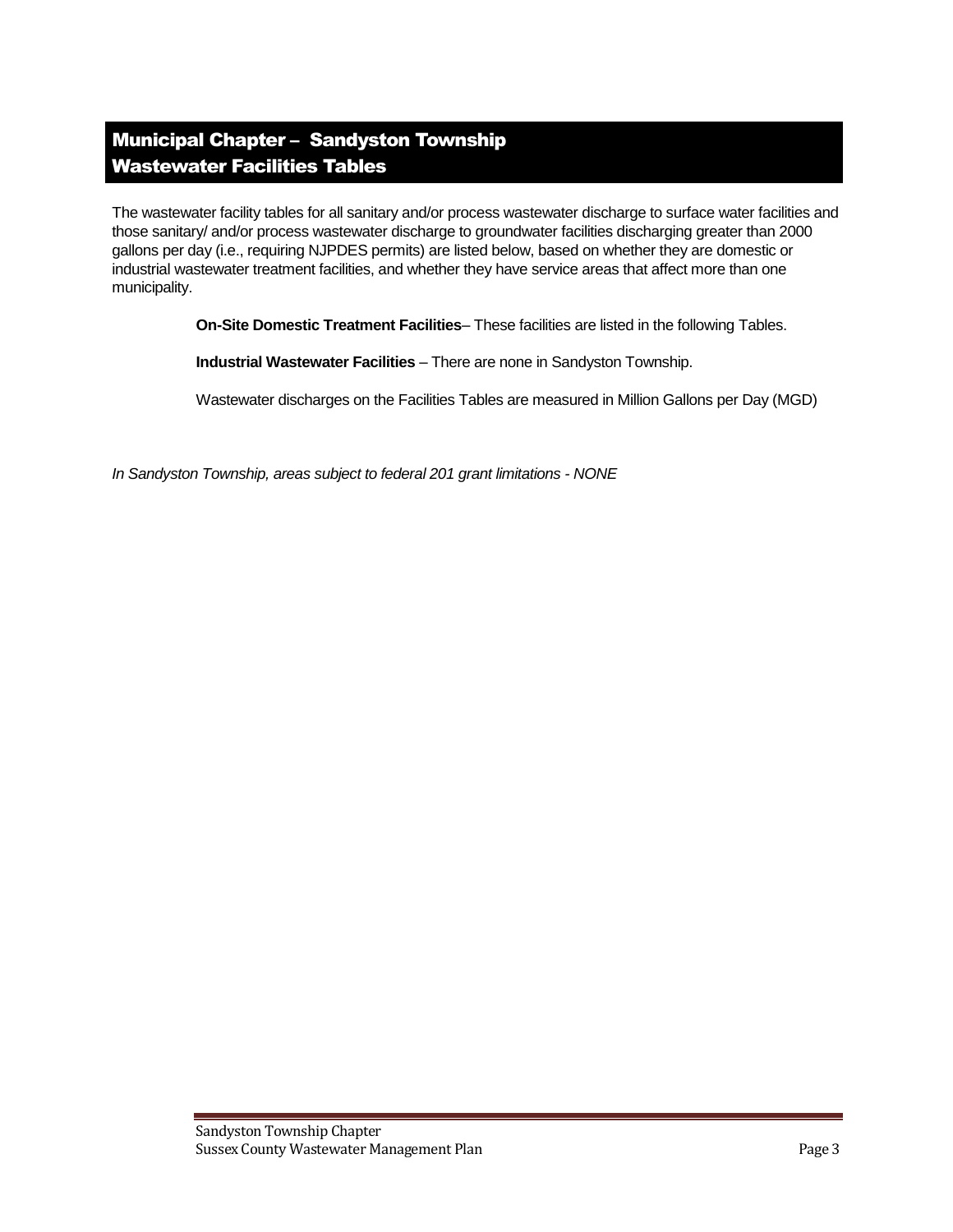## **ON-SITE DOMESTIC TREATMENT FACILITIES FACILITY NAME: NJ SCHOOL OF CONSERVATION**

| 1. Existing or proposed facility:                                                                                              | Existing                              |                                   |  |  |
|--------------------------------------------------------------------------------------------------------------------------------|---------------------------------------|-----------------------------------|--|--|
| 2. New Jersey Pollutant Discharge Elimination<br>System Permit Number:                                                         | NJ0069116                             |                                   |  |  |
| 3. Discharge to ground water (DGW) or surface<br>water (DSW):                                                                  | <b>DGW</b>                            |                                   |  |  |
| 4. Receiving water or aquifer:                                                                                                 | <b>High Falls Formation</b>           |                                   |  |  |
| 5. Classification of receiving water or aquifer:                                                                               | <b>GW-2</b>                           |                                   |  |  |
| 6. Owner of facility:                                                                                                          | Montclair State College               |                                   |  |  |
| 7. Operator of facility:                                                                                                       | Montclair State College               |                                   |  |  |
| 8. Co-Permittee of facility (where applicable):                                                                                |                                       |                                   |  |  |
| 9. Location of facility:                                                                                                       |                                       |                                   |  |  |
| a. Municipality & County                                                                                                       | Sandyston, Sussex County              |                                   |  |  |
| b. Street address                                                                                                              | 1 Wapalanne Road                      |                                   |  |  |
| c. Block(s) and Lot(s)                                                                                                         | Block 201 Lot 1                       |                                   |  |  |
| 10. Location of discharge (i.e. degrees, minutes,                                                                              |                                       |                                   |  |  |
| seconds):                                                                                                                      | or                                    |                                   |  |  |
|                                                                                                                                | c. State Plane Coordinates __________ |                                   |  |  |
|                                                                                                                                | X-422750 Y-872431                     |                                   |  |  |
| 11. Present permitted flow or permit condition<br>(DSW) or daily maximum (DGW):                                                | 0.0201 MGD                            |                                   |  |  |
| *13. Summary of population served/to be served                                                                                 | Current (Year 2015)                   | <b>Build-out</b>                  |  |  |
| including major seasonal fluctuations:                                                                                         | Population                            | Population                        |  |  |
| <b>Total</b>                                                                                                                   |                                       | 300                               |  |  |
| *14. Summary of wastewater flow received/to be<br>received as a 3-day average flow for DSW or a<br>daily maximum flow for DGW: | Current (Year 2015) Flow<br>(in MGD)  | <b>Build-out Flow</b><br>(in MGD) |  |  |
| <b>Residential flow</b>                                                                                                        |                                       | 0.0201                            |  |  |
| <b>Commercial flow</b>                                                                                                         |                                       |                                   |  |  |
| Industrial flow                                                                                                                |                                       |                                   |  |  |
| Infiltration/Inflow                                                                                                            |                                       |                                   |  |  |
| <b>Facility Total</b>                                                                                                          | 0.018                                 | 0.0201 MGD                        |  |  |